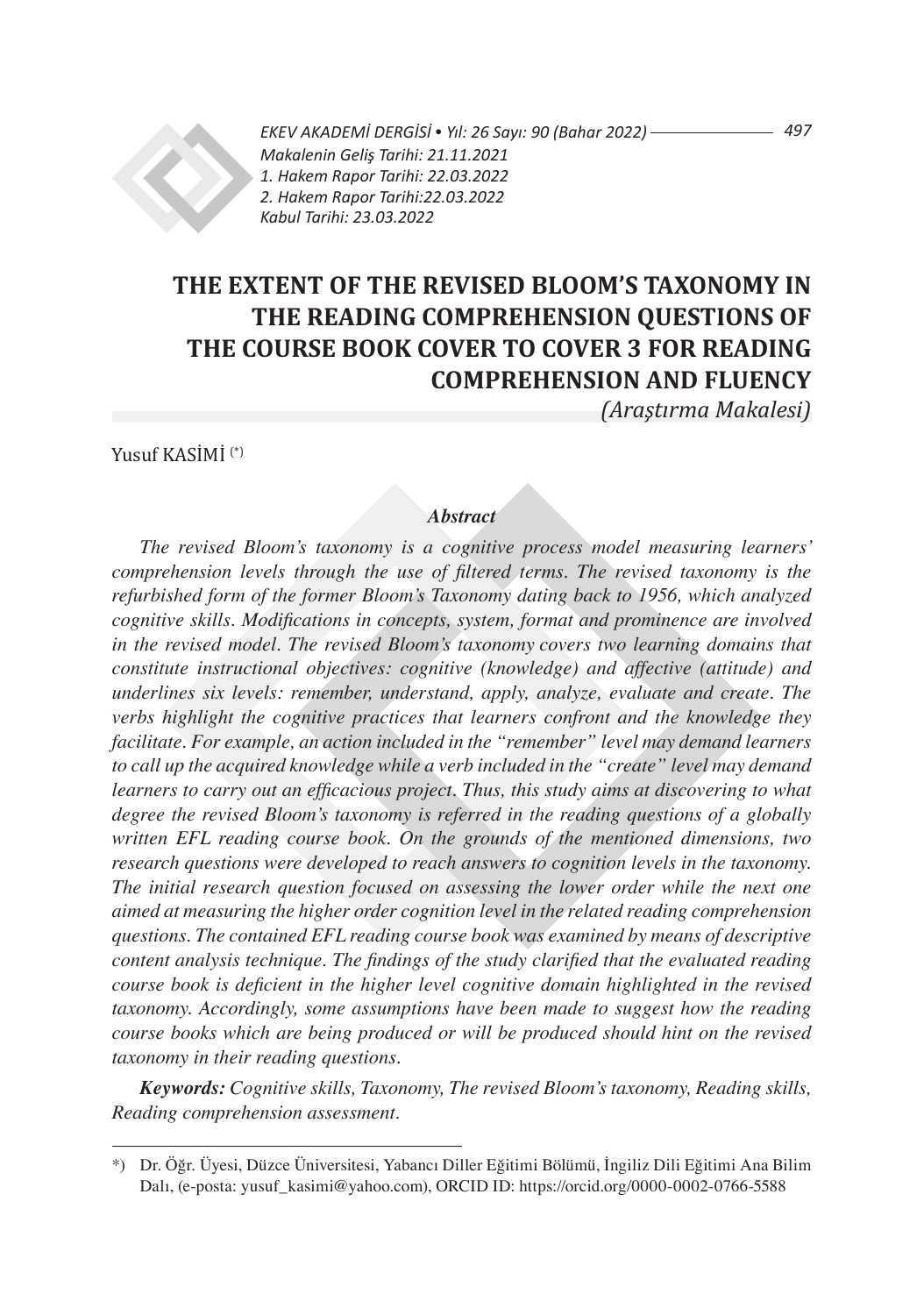## *Cover to Cover 3 for Reading Comprehension and Fluency Ders Kitabının Okuduğunu Anlama Sorularında Yenilenmiş Bloom Taksonomisinin Kapsamı Öz*

*Yenilenmiş Bloom Taksonomisi özel kavramlar yoluyla öğrencilerin anlama düzeylerini ölçen bilişsel bir süreç modelidir. Yenilenmiş taksonomi, 1956 yılına dayanan ve bilişsel becerileri analiz eden eski Bloom Taksonomisinin yenilenmiş şeklidir. Değişiklikler kavram, sistem, format ve önem boyutlarında yenilenmiş modelde yer almaktadır. Fiiller, öğrencilerin karşılaştığı bilişsel uygulamaları ve kolaylaştırdıkları bilgileri vurgular. Örneğin, "hatırlama" düzeyinde yer alan bir eylem, öğreniciden edinilen bilgiyi çağırmayı talep edebilirken "yaratma" düzeyinde yer alan bir fiil, öğreniciden etkili bir proje yürütmesini talep edebilir. Bu nedenle, bu çalışma, küresel olarak yazılmış bir İngilizce okuma ders kitabının okuma sorularında yenilenmiş Bloom taksonomisine ne ölçüde atıfta bulunulduğunu keşfetmeyi amaçlamaktadır. Bahsedilen boyutlar temelinde, taksonomideki biliş düzeylerine ne ölçüde yer verildiğini anlamak için iki araştırma sorusu geliştirilmiştir. İlk araştırma sorusu bilişsel düzey alt basamakları değerlendirmeye odaklanırken, bir sonraki soru, ilgili okuduğunu anlama sorularında üst düzey biliş becerileri ölçmeyi amaçlamıştır. İngilizcederskitabıbetimseliçerikanalizitekniğiileincelenmiştir. Araştırmanın bulguları, değerlendirilen okuma ders kitabının yenilenmiş taksonomide vurgulanan üst düzey bilişsel alandan yoksun olduğunu ortaya koymuştur. Buna göre, üretilmekte olan veya üretilecek olan okuma ders kitaplarının okuma sorularında yenilenmiş taksonomisine ne ölçüde yer verilmesi gerektiği konusunda bazı varsayımlarda bulunulmuştur.*

*Anahtar Kelimeler: Bilişsel beceriler, Taksonomi, Yenilenmiş Bloom Taksonomisi, Okuma becerileri, Okuduğunu anlama değerlendirmesi.*

#### **1. Introduction**

Taxonomy, which is defined as a framework that allows the classification of cognitive skills expected from students at the end of teaching, is a hierarchical classification in its originalform (Paleeri, 2015).Taxonomiesshould be designed in accordance with students' needs (Ulum, 2015a; Ulum, 2016a; Ulum, 2020a; Ulum, 2020b). Accordingly, the steps in taxonomy are in order from simple to complex, from concrete to abstract, and its one simple step is a prerequisite for a more complex one (Eskridge, 2010).Accordingly, the original taxonomy consists of the main steps of Knowledge, Comprehension,Application, Analysis, Synthesis and Evaluation, and all the main steps have sub-steps except Application (Ernawati & Baharullah, 2020).The taxonomy, which has been criticized for various reasons, was renewed in 2001 and underwent radical changes (Gul, Kanwal, & Khan, 2020). Part of the criticism of the original taxonomy, published in 1956, is its one-dimensional classification of cognitive processes from simple to complex (Kadiyala, Gavini, Kumar, Kiranmayi, & Rao, 2017). The idea that lower-level goals must first be achieved in order to achieve a higher-level goal has been criticized as a strict rule (Thote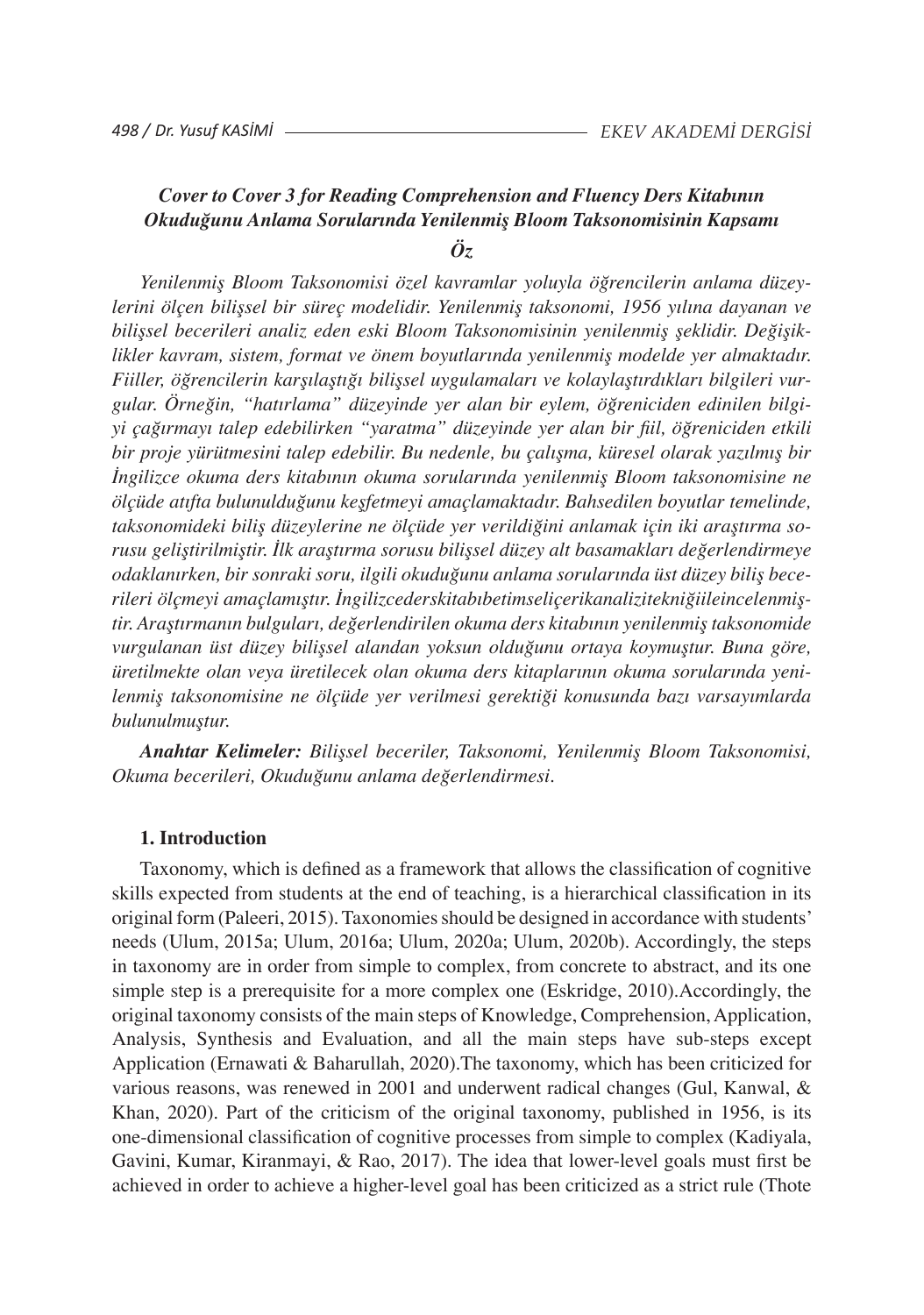& Gowri, 2020). In addition, criticisms have come to the fore that the level of evaluation is not more complex than the level of synthesis and even that the synthesis includes evaluation (Gichuhi, 2014).The revision of Bloom's Taxonomy was carried out by his colleagues, student, and other notable scientists (Pakpahan et al., 2021). Two reasons are suggested for this renewal. The first one is to try to get educators to refocus on the original taxonomy. Because this taxonomy is not just a historical document, it contains many ideas about design, implementation, standards-based learning and original assessment problems applied today (Newton, Da Silva & Peters, 2020).The second reason is that the developments in the USA and the world since 1956, the development of psychology, teaching methods and techniques, measurement-evaluation need to be combined with this taxonomy (Kumar, Chowdhry & Kazi, 2018). Accordingly, the new taxonomy consists of two dimensions. In the knowledge dimension, the knowledge that constitutes the vertical dimension in the taxonomy consists of four main steps. These are factual, conceptual, procedural and metacognitive knowledge (Kamlasi, 2018). Factual knowledge is a set of knowledge involving elements of different, separated content. Conceptual includes knowledge of certain details and items. Conceptual knowledge involves more complex and organized forms of knowledge (Bhagyalakshmi & Seshachalam, 2015). It includes knowledge on classifications, categories, principles, generalizations, theory, structure, and models. Procedural knowledge is knowledge about how to do something. Skills and algorithms, methods and techniques are knowledge about criteria (Attia, 2021). Finally, metacognitive knowledge is knowledge about cognition. It is about an individual's awareness of their own cognition. Strategic knowledge includes knowledge about cognitive tasks, contextual and conditional knowledge, and self-knowledge (Waite, 2020). Cognitive processes, which form the horizontal dimension of the taxonomy, focus on 19 specific cognitive activities. In the original taxonomy, the level, which was called the knowledge step, was named as remembering, understanding the conceptual step, analyzing the analysis step, and creating the synthesis step (Amer, 2006). One of the criteria for naming the steps is to choose the terms that teachers use while working. Implementation and evaluation stepsretain their names; however, evaluation and synthesis steps were replaced; two sub-steps were added to the application step (Kalasuramath et al., 2015). The verb form was used completely in naming the main and sub-steps. While the original taxonomy focused on the main steps, the revised taxonomy focused on sub-levels, and more importantly, the cumulative hierarchical classification feature of the taxonomy was stretched (Forehand, 2010). It can be said that the revised taxonomy also consists of a certain hierarchy, but this hierarchy is not as rigid as in the original. The problem of goals in education is a topic that has been discussed for years. Why are goals classified? Classification gives educators the opportunity to examine goals and what students should know, and what they should do in order to achieve a certain goal (Irvine, 2017). Classification of objectives allows considering a panorama of educational possibilities. Thisis one of the core values of the original taxonomy. The revised taxonomy also evaluated the possibilities that highlight knowledge. Metacognitive knowledge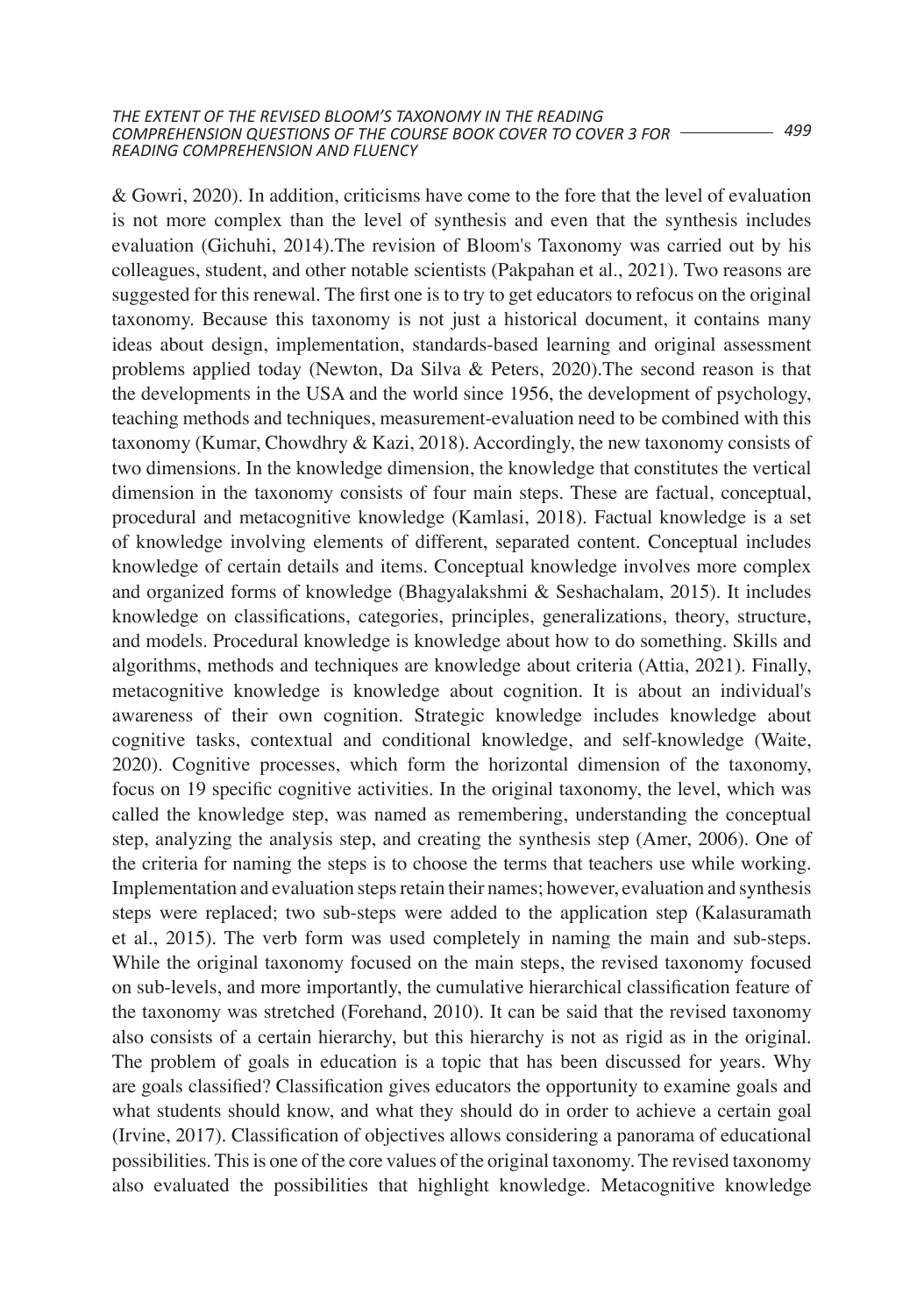empowers students and is important for the foundation of learning to learn. In short, using taxonomy helps us reach the learning questions (Hyder & Bhamani, 2016). Classifying goals with this model allows educatorsto see the holistic relationships between knowledge and cognitive processes in goals. Can students be expected to apply factual knowledge? Would it be easier for them to understand procedural knowledge before applying it? Can they learn to understand conceptual knowledge while analyzing factual knowledge?" Questions like these are teaching questions. Goals are classified to make life easier (Oscarini & Bhakti, 2010). When taxonomy is used, evaluators do not have to treat each objective as a single entity (Skiba, 2013). Instead, they decide how to measure this goal by knowing what cognitive level the goals are. Thus, they form their own patterns and make changes according to the subject (Krishnan, 2019). Evaluation questions can be overcome by classifying the objectives. In addition, with taxonomy, the teacher can think that this goal is at the level of understanding conceptual knowledge and she knows how to teach conceptual knowledge goals, she can focus on the critical points of the concept, she can find examples and non-examples for many types of conceptual knowledge, and she can distinguish and discuss the place of a concept in a general concept (Churches, 2008). Similar plans can be made for evaluation. Further, she can design measurement situations that ask students to classify and exemplify. In short, classification of objectives helps us answer teaching and assessment questions (Choudhary & Raikwal, 2014). Taxonomy allows us to easily see consistency or inconsistencies in planning. It allows us to determine a set of targets for a unit, how it is taught and evaluated, and whether there is integrity between them. 19 cognitive processes have very specific meanings (Reddy, Chugh & Subair, 2017). Explaining, interpreting, organizing, executing, criticizing, generalizing etc. jobs involve subtle nuances. With this model, the terms are separated, thus creating a better communication environment (Bümen, 2010). Therefore, this study aims at exploring to what extent the revised Bloom's taxonomy is involved in the reading comprehension questions of a globally written EFL reading textbook.

## **1.1. Purpose of the Study**

The aim of this paper is to inquire the state of cognitive levels included in the reading comprehension questions in an EFL reading course book. In a similar vein, this study aims at identifying whether any weaknesses or strengths exists in the reading comprehension questions or not, with respect to including the lower and higher order cognitive skills highlighted by the revised Bloom's taxonomy. Thus, the following research questions were put forward:

(1) To what extent do the reading comprehension questions in the EFL Reading course book *Cover to Cover 3 for Reading Comprehension and Fluency* include the lower order cognitive levels suggested by the revised Bloom's taxonomy?

(2) To what extent do the reading comprehension questions in the EFL Reading course book *Cover to Cover 3 for Reading Comprehension and Fluency* include the higher order cognitive levels suggested by the revised Bloom's taxonomy?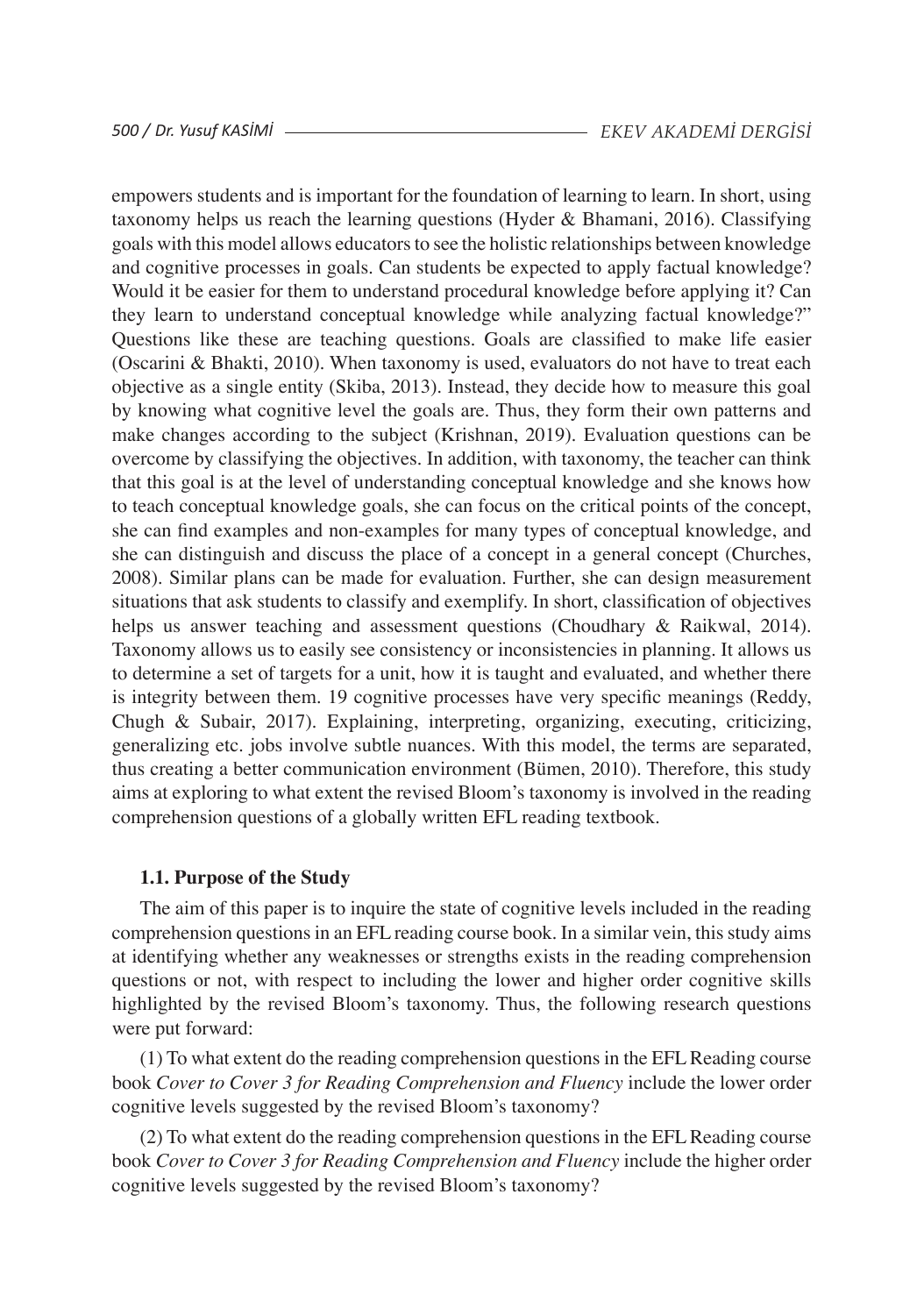

**Figure 1.** Bloom's Taxonomy revised (Wilson, 2001).  $\overline{\mathcal{L}}$  to what extent does not reading comprehensively comprehension  $($  in the EFL,  $\overline{\mathcal{L}}$ 

## **1.2. Significance of the Study**

This research paper examines the reading comprehension questions utilized in an EFL reading course book and aims to define the frequency of lower and higher order cognition reading course book and aims to define the frequency of lower and higher order cognition levels suggested by the revised Bloom's Taxonomy in order to clarify ways which may support course book authors prepare qualified course books accordingly. Further, the Figure 1. Bloom's Taxonomy revised the prolification of the study will be of great help for educators to be prolific at modifying the reading comprehension questions based on the revised Bloom's Taxonomy. Moreover, the results of the study will contribute to EFL/ESL settings.

## **1.3. Limitations of the Study**

Foreign or second language teaching, as well as education in general terms, ought to contain both lower and higher order cognitive levels suggested by the revised Bloom's  $t_0$  taxonomy to equip students with the required cognitive skills (Assaly  $\&$  Smadi, 2015). In this research paper, the revised Bloom's Taxonomy was utilized to examine the reading comprehension questions in a reading course book used commonly in EFL/ESL settings. However, this research study is limited to an EFL reading course book. The data collected in the study did not refer to the issue by employing other EFL/ESL reading course books.

## **2. Methodology education expectively expectively expectively expectively expectively expectively expectively expectively expectively expectively expectively expectively expectively expectivel**

This study employs a descriptive content analysis method to define the extent of the high and low order cognitive levels suggested in the revised Bloom's taxonomy. In a similar vein, the cognitive domains clarified in the revised Bloom's taxonomy were used while grouping the reading comprehension questions of an EFL reading course book. The related percentages, frequencies of each cognitive level, and samples of reading comprehension questions are displayed below. The reading course book analyzed in the study is *Cover to Cover 3 for Reading Comprehension and Fluency* which was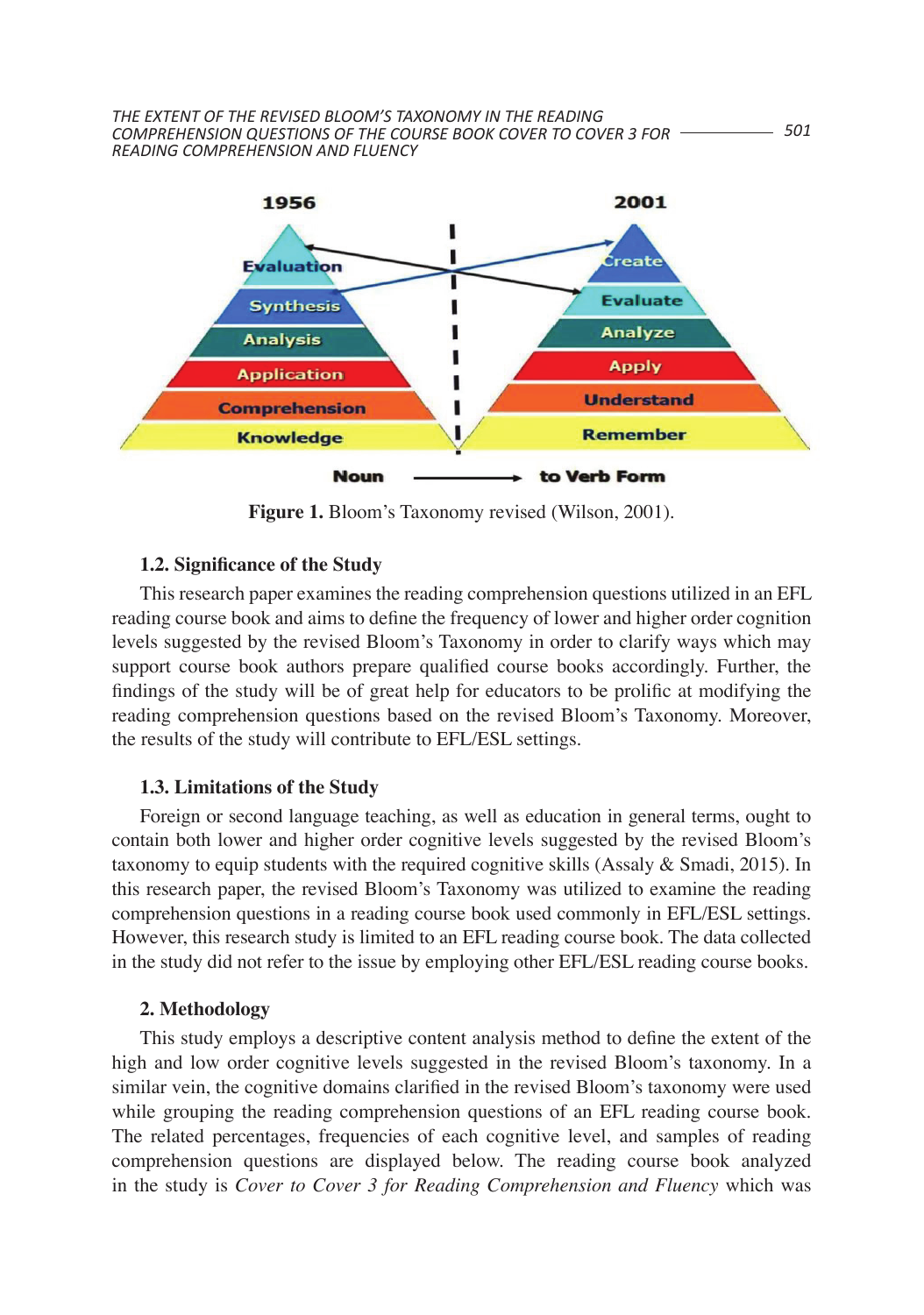authored by Richard R. Day and Leslie Ono and published by Oxford University Press. Initially, with the aim of responding to the research question ''To what extent do the reading comprehension questions in the EFL Reading course book *Cover to Cover 3 for Reading Comprehension and Fluency* include the lower and higher order cognitive levels suggested by the revised Bloom's taxonomy?'', question stems related to cognitive levels and key words indicating the cognitive domains of the revised Bloom's taxonomy were administered to explore which cognitive levels were covered in the examined reading comprehension questions. Based on a qualitative research design, the frequencies, percentages, and samples of reading comprehension questions were provided in the study. Since the revised Bloom'staxonomy is an effective model for inquiring teaching materials (Zareian, Davoudi, Heshmatifar & Rahimi, 2015), to assess the reading comprehension questions in detail with regard to the cognitive levels, a descriptive analysis technique by gathering, listing, and examining the reading comprehension questions based on both low order and high order thinking skills as classified in the revised Bloom's taxonomy was employed. In sum, the revised Bloom's taxonomy was used as the theoretical framework of this research paper and the findings were accordingly tabulated.

## **2.1. Research Ethics**

This study was conducted based on ethical considerations. The required ethical rules were taken into consideration in the overall study. Further, the citations in the study were displayed properly and completely. The paper has not been submitted for evaluation to any other journal. Moreover, the author confirms that the study does not require ethics committee approval.

## **3. Data Analysis and Results**

The descriptive content analysis included grouping every question based on the six cognitive levels specified in the revised Bloom's taxonomy. Frequencies, reporting percentages, and sample questions representing the taxonomy are illustrated below. Data results were also illustrated in the form of lower and higher order cognitive domains. The pursuing tables and their reports clarify the stated dimensions.

| Level of question | F                        | $\%$   |
|-------------------|--------------------------|--------|
| Remember          | 274                      | 78.74  |
| Understand        | 74                       | 21.26  |
| Apply             | $\qquad \qquad -$        | ٠      |
| Analyze           | $\qquad \qquad$          | -      |
| Evaluate          | $\qquad \qquad -$        | ۰      |
| Create            | $\overline{\phantom{0}}$ | ۰      |
| Total             | 348                      | 100.00 |

**Table 1.**The Extent of the Six Levels of the Cognitive Domain of the Revised Bloom's Taxonomy in the Reading Questions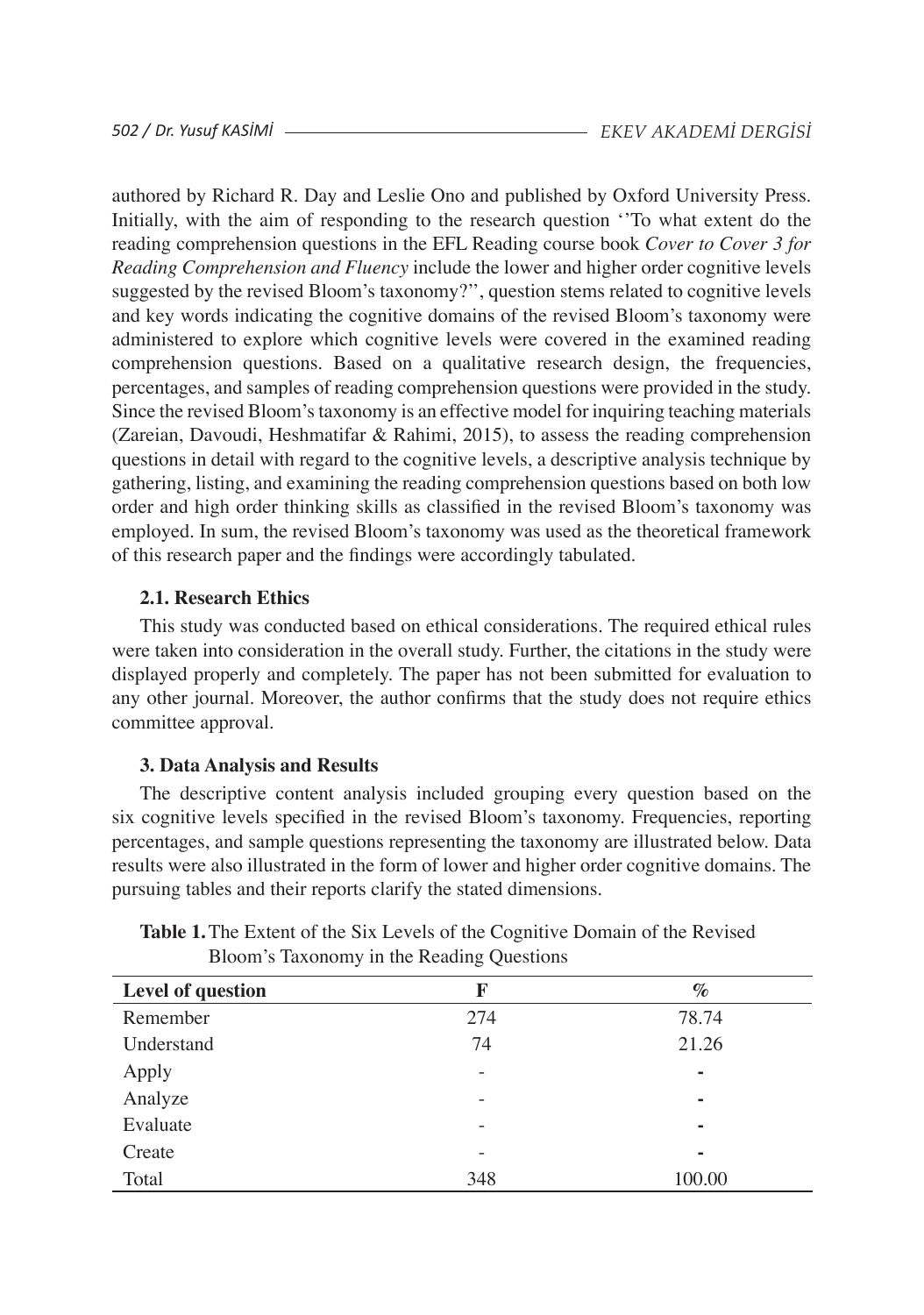#### *503 COMPREHENSION QUESTIONS OF THE COURSE BOOK COVER TO COVER 3 FOR THE EXTENT OF THE REVISED BLOOM'S TAXONOMY IN THE READING READING COMPREHENSION AND FLUENCY*

As it is clearly understood from Table 1, remembering level (78.74%) is the highest occurring cognitive skill among others. Further, understanding level is the second highest percentage (21.26%) just after the remembering level. On the other hand, no emergence was observed in the applying, analyzing, evaluating, and creating levels respectively. The following samples represent the reading comprehension questions emerged in the analysis:

- What is one reason that the male beauty trend is popular? (remembering level, unit 1, p.4)
	- a. Men are more comfortable caring about their looks.
	- b. Consumerism is decreasing.
- Discuss. How would your life change if you lost an arm? (understanding level, unit 5, p.73)

**Table 2.**The Extent of the Higher and Lower Order Cognitive Domains of the Revised Bloom's Taxonomy in the Reading Questions

| Level of question |     | $\mathcal{O}_{\mathcal{O}}$ |
|-------------------|-----|-----------------------------|
| Lower Level       | 348 | 100.00                      |
| Higher Level      |     |                             |
| Total             | 348 | 100.00                      |

It issimply comprehended fromTable 2 that the lower level cognitive domain appeared with a percentage of 100.00. However, the higher level cognitive domain was observed to have no occurrence.

|              | <b>Remembering</b> |       | <b>Understanding</b> |       |
|--------------|--------------------|-------|----------------------|-------|
| Unit         | f                  | $\%$  | f                    | $\%$  |
| 1            | 26                 | 74.29 | 9                    | 25.71 |
| $\mathbf{2}$ | 34                 | 85.00 | 6                    | 15.00 |
| 3            | 24                 | 88.89 | 3                    | 11.11 |
| 4            | 28                 | 87.50 | 4                    | 12.50 |
| 5            | 21                 | 72.41 | 8                    | 27.59 |
| 6            | 16                 | 59.26 | 11                   | 40.74 |
| 7            | 24                 | 92.31 | $\overline{c}$       | 7.69  |
| 8            | 19                 | 79.17 | 5                    | 20.83 |
| 9            | 24                 | 85.71 | 4                    | 14.29 |
| <b>10</b>    | 23                 | 92.00 | $\overline{c}$       | 8.00  |
| 11           | 18                 | 69.23 | 8                    | 30.77 |
| 12           | 20                 | 68.97 | 9                    | 31.03 |

**Table 3.** The Extent of the Remembering and Understanding Levels of Each Unit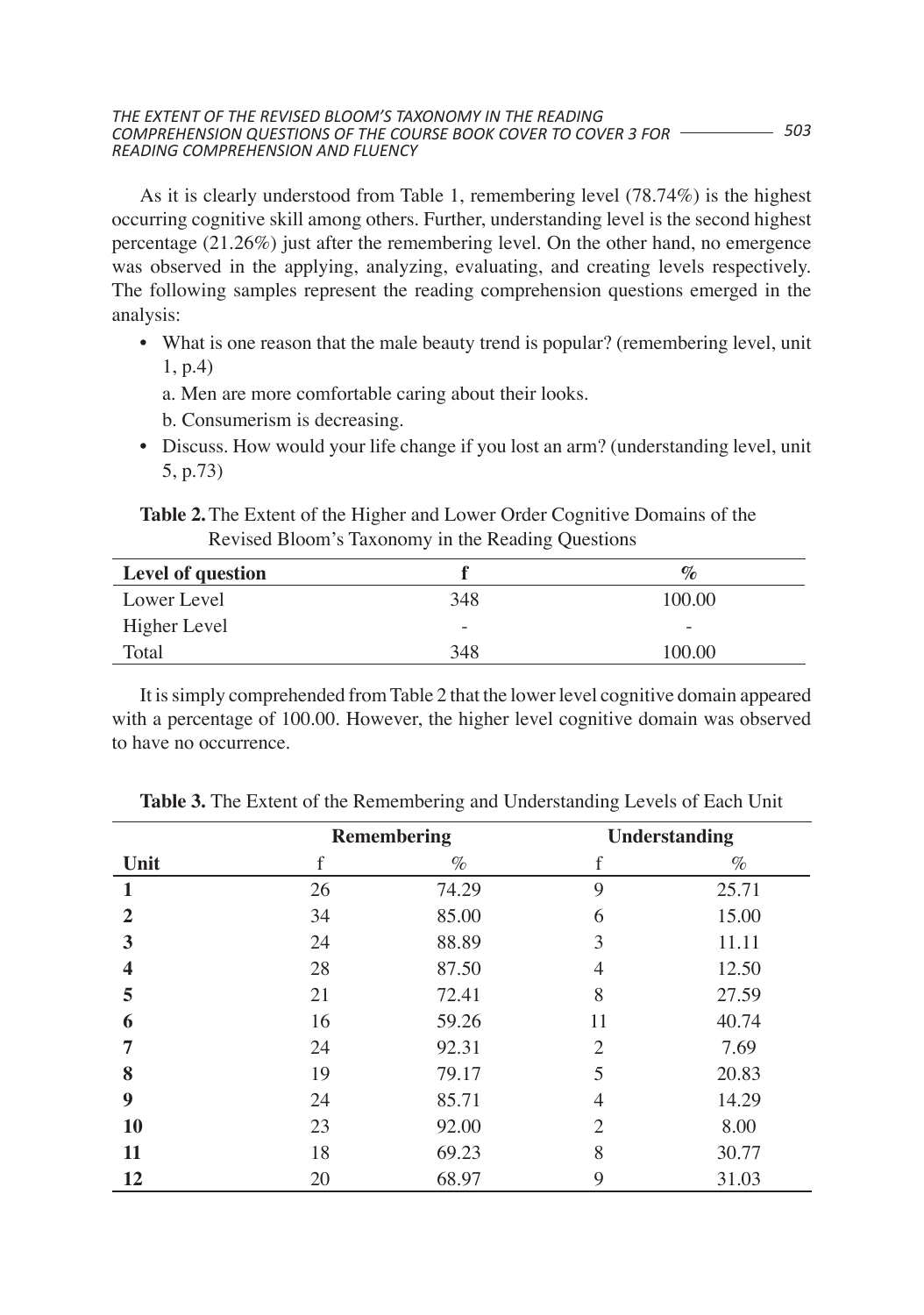It is crystal clear from Table 3 that the extent of remembering level is extremely higher than the extent of understanding level. Thus, it is simply understood from the table that, let alone higher order cognitive thinking skills, there is a huge gap between remembering and understanding levels within the lover cognitive domain.

### **4. Discussion and Conclusion**

Lastly, although we see a number of course book evaluation studies in the related literature (Ulum, 2014; Ulum, 2015c; Ulum & Köksal, 2019; Ulum & Köksal, 2020; Köksal & Ulum, 2021), there seems to be not enough course book evaluation studies on the revised Bloom's taxonomy. Thus, this study is structured on a course book evaluation with respect to the revised Bloom's taxonomy. This study intends to concentrate on the analysis of the reading questions of the course book Cover to Cover 3 in line with the framework of Bloom's revised taxonomy. The course book excluded higher cognitive skills and domains but addressed lower cognitive skills (Palmer & Devitt, 2007; Lemons & Lemons, 2013).Therefore, it is possible that foreign language learners cannot develop higher cognitive skills because generally their lower cognitive skills are reinforced and broached (Chipman, Segal & Glaser, 2013). However, ELT departments and Ministry of National Education should revise the reading questions of course books so that higher cognitive skills of learners can be improved (VanSickle & Hoge, 1991). In addition, they should be able to approach a reading question critically (Tierney, Soter, O'Flahavan & McGinley, 1989), since critical thinking is a vital issue in EFL/ESL settings (Ördem & Ulum, 2019; Ulum & Uzun, 2020). Not only ELT departments and Ministry of National Education but also English teachers ought to revise these questions and adapt them to higher cognitive skills (Adams, 2015). If these skills cannot be developed, learners cannot improve their skills at higher level (Valcke, De Wever, Zhu, & Deed, 2009; Ulum, 2016b; Köksal & Ulum, 2018). Higher order skills are related to differentiating, discriminating, focusing and selecting in the dimension of analyzing (Bloom, 1956). In addition, the dimension of evaluating entails checking, coordinating, detecting, monitoring, testing and critiquing. Another dimension and category of higher order skills are creating that includes generating, hypothesizing, planning, designing and producing (Gonzalez-Cabezas, 2015; Ulum & Taşkaya, 2019). It was found that the course book Cover to Cover 3 did not address these skills. Therefore, it is probable that foreign language learners cannot develop these skills.

Future research can concentrate on the inclusion of higher cognitive skills into their curriculum, program, and syllabusregarding reading questions.Although there are general program evaluation studies in the literature (Ulum, 2015b; Ulum, 2016c), there should be other program evaluation studies regarding Bloom's revised taxonomy as well. Unless these skills are supported, they can remain limited to only lower cognitive skills and domains. Instead of limiting learners only to remembering, understanding and applying, additional dimensions and categories of revised taxonomy developed by Bloom can be addressed. Some important points can be suggested: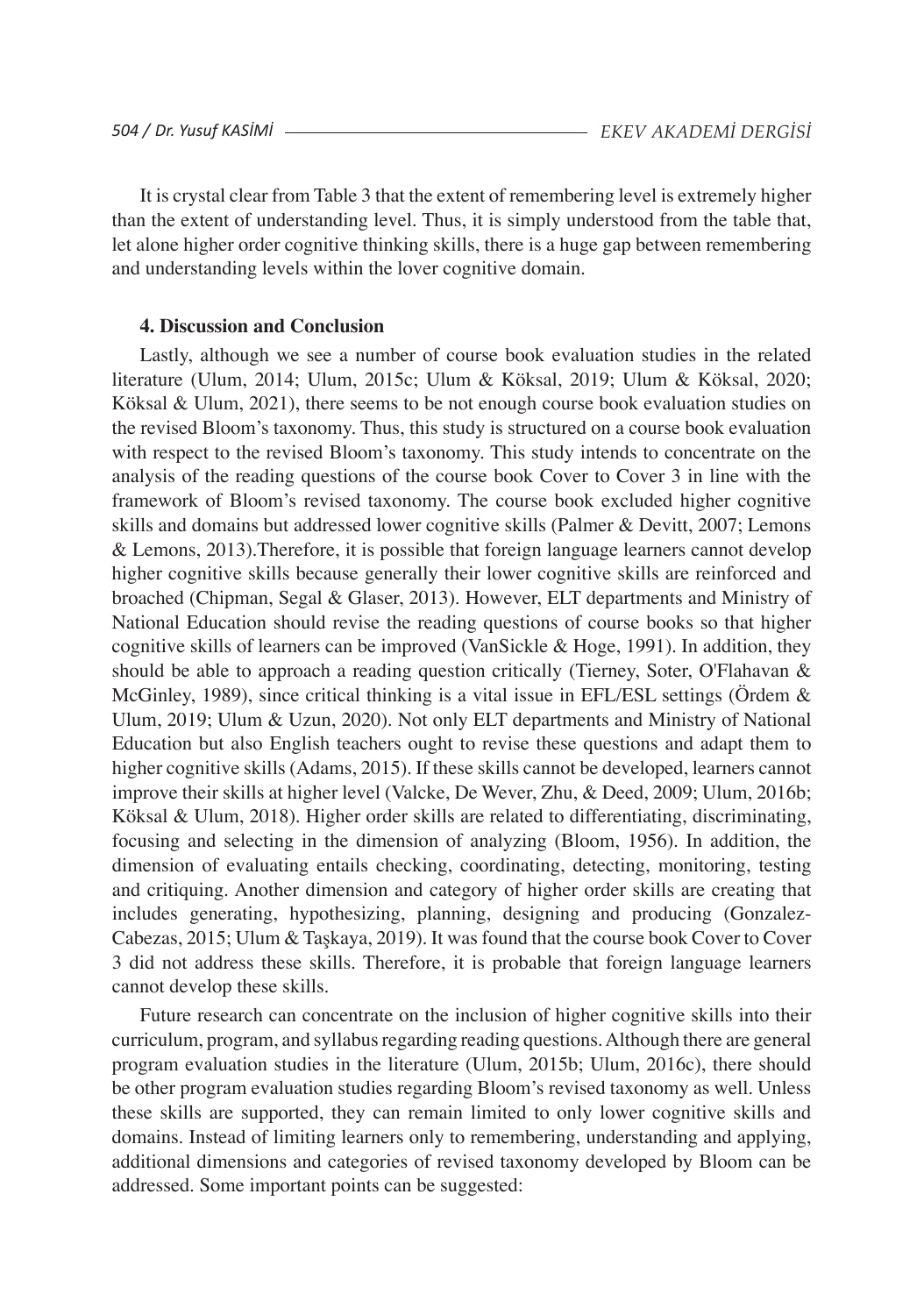- • ELT departments and Ministry of National Education should include activities that address higher order cognitive domains into reading questions.
- • Curricula and syllabi should be revised in order that learners can develop their higher cognitive skills.
- • Critical thinking skills should be improved in order to help them negotiate meaning.
- Three memory types composed of working memory, short-term memory and longterm memory should be endorsed with the help of Bloom' revised taxonomy.
- Reading tasks and activities should be supported with additional questions.
- • Foreign and second language learners had better participate in collaborative activities in classroom settings.
- • Course books should adapt and adopt Bloom's revised taxonomy.
- In accordance with higher order cognitive skills, second and foreign language learners should be able to be given the opportunity to develop their language skills.

## **References**

- Adams, N. E. (2015). Bloom's taxonomy of cognitive learning objectives. *Journal of the Medical Library Association: JMLA, 103*(3), 152.
- Amer, A. (2006). Reflections on Bloom's revised taxonomy. Electronic *Journal of Research in Educational Psychology, 4*(1), 213-230.
- Assaly, I. R. & Smadi, O. M. (2015). Using Bloom's Taxonomy to evaluate the cognitive levels of master class textbook's questions. *English Language Teaching, 8*(5), 100-110.
- Attia, A. S. (2021). Bloom's Taxonomy as a tool to optimize course learning outcomes and assessments in Architecture Programs. *Journal of Applied Science and Engineering, 24*(3), 315-322.
- Bhagyalakshmi, H. R. & Seshachalam, D. (2015). Student performance using Blooms cognitionlevels:Acase study. *Journal of Engineering Education Transformations*, *Special Issue,* 122-125.
- Bloom, B. S. (1956). *Taxonomy of educational objectives*. Vol. 1: Cognitive domain. New York: McKay.
- Bümen, N. T. (2010). Program geliştirmede bir dönüm noktası: Yenilenmiş Bloom Taksonomisi. *Eğitim ve Bilim, 31*(142).
- Chipman, S. F., Segal,J. W. & Glaser, R. (2013). *Higher cognitive goals for education: An introduction*. In Thinking and learning skills (pp. 13-30). New York: Routledge.
- Choudhary, T. & Raikwal, J. (2014). Improving teaching-learning process using Bloom's Taxonomy and correlation analysis. *Department of Computer Engineering Institute of Engineering and Technology, 3*(6), 1747-1750.
- Churches, A. (2008). Bloom's taxonomy blooms digitally. *Tech & Learning, 1*, 1-6.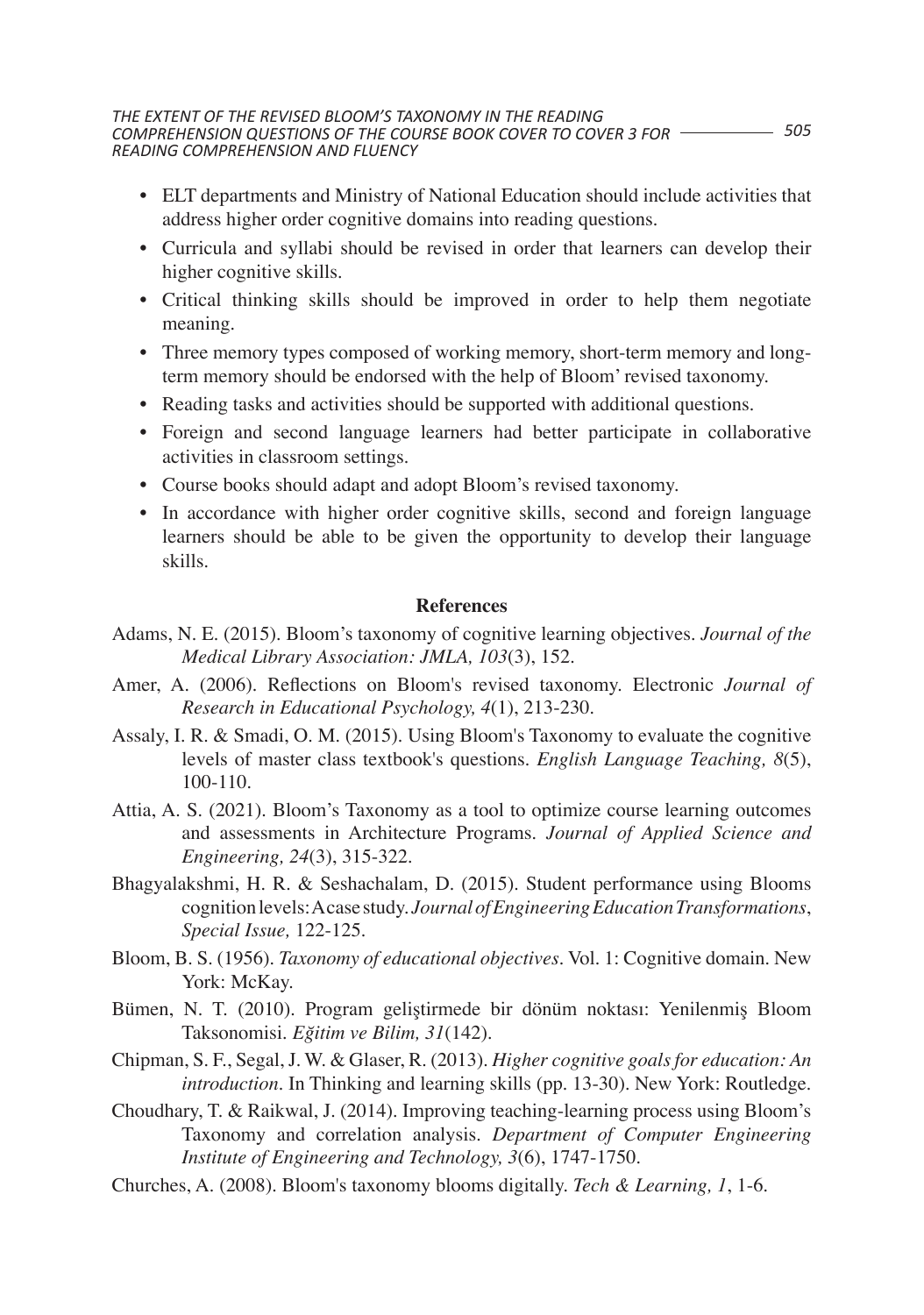- Ernawati, E. & Baharullah, B. (2020). Analysis of higher order thinking skills(hots) in mathematical problem solving based on revised blooms'taxonomy viewed from gender equality. *MaPan: Jurnal Matematikadan Pembelajaran, 8*(2), 315-328.
- Eskridge, L. (2010). *Teaching Soil Conservation in an Introductory Soil Science Laboratory and the Classification of Examinations Using the Revised Blooms Taxonomy* (Doctoral dissertation, Oklahoma State University).
- Forehand, M. (2010). Bloom's taxonomy. *Emerging perspectives on learning, teaching, and technology, 41*(4), 47-56.
- Gichuhi, C. (2014). Teachers' competence in tests construction within blooms taxonomy for effective learning assessment: a case study of Kikuyu district, Kiambu county (Doctoral dissertation, University of Nairobi).
- Gonzalez-Cabezas, C., Anderson, O. S., Wright, M. C. & Fontana, M. (2015). Association between dental student-developed exam questions and learning at higher cognitive levels. *Journal of dental education, 79*(11), 1295-1304.
- Gul, R., Kanwal, S. & Khan, S. S. (2020). Preferences of the teachers in employing revised Blooms Taxonomy in their Instructions. *SJESR, 3*(2), 258-266.
- Hyder,I.&Bhamani, S.(2016).Bloom'staxonomy (cognitive domain)in higher education settings: Reflection brief. *Journal of Education and Educational Development, 3*(2), 288-300.
- Irvine, J. (2017). A Comparison of revised Bloom and Marzano's new taxonomy of learning. *Research in Higher Education Journal, 33*.
- Kadiyala, S., Gavini, S., Kumar, D. S., Kiranmayi, V. & Rao, P. N. S. (2017). Applying Bloom's Taxonomy in framing MCQs: An innovative method for formative assessment in medical students. *Journal of Dr. NTR University of Health Sciences, 6*(2), 86.
- Kalasuramath, S., Tandon, M., Deshpande, D. V. & Kumar, V. (2015). Application of blooms taxonomy of verbs to evaluate the cognitive domain in undergraduate medical physiology question papers: A critique. *Int J Res Med Sci, 3*(11), 3351- 3356.
- Kamlasi, I. (2018). Descriptive analyses on english test items based on the application of revised Bloom's Taxonomy. Metathesis: *Journal of English Language, Literature, and Teaching, 2*(2), 203-210.
- Köksal, D. & Ulum, Ö. G. (2018). Language assessment through Bloom's *Taxonomy. Dil ve Dilbilimi Çalışmaları Dergisi, 14*(2), 76-88.
- Köksal, D. & Ulum, Ö. G. (2021). Analysis of cultural hegemony in Touchstone EFLCourse book series. *The Reading Matrix: An International Online Journal, 21*(1), 131-141.
- Krathwohl, D. R. (2002). A revision of Bloom's taxonomy: An overview. *Theory into practice, 41*(4), 212-218.
- Krishnan, R. (2019). *Achieving cognitive skills in multimedia through revised bloom taxonomy.* In Creative business and social innovations for a sustainable future (pp. 11-20). Springer, Cham.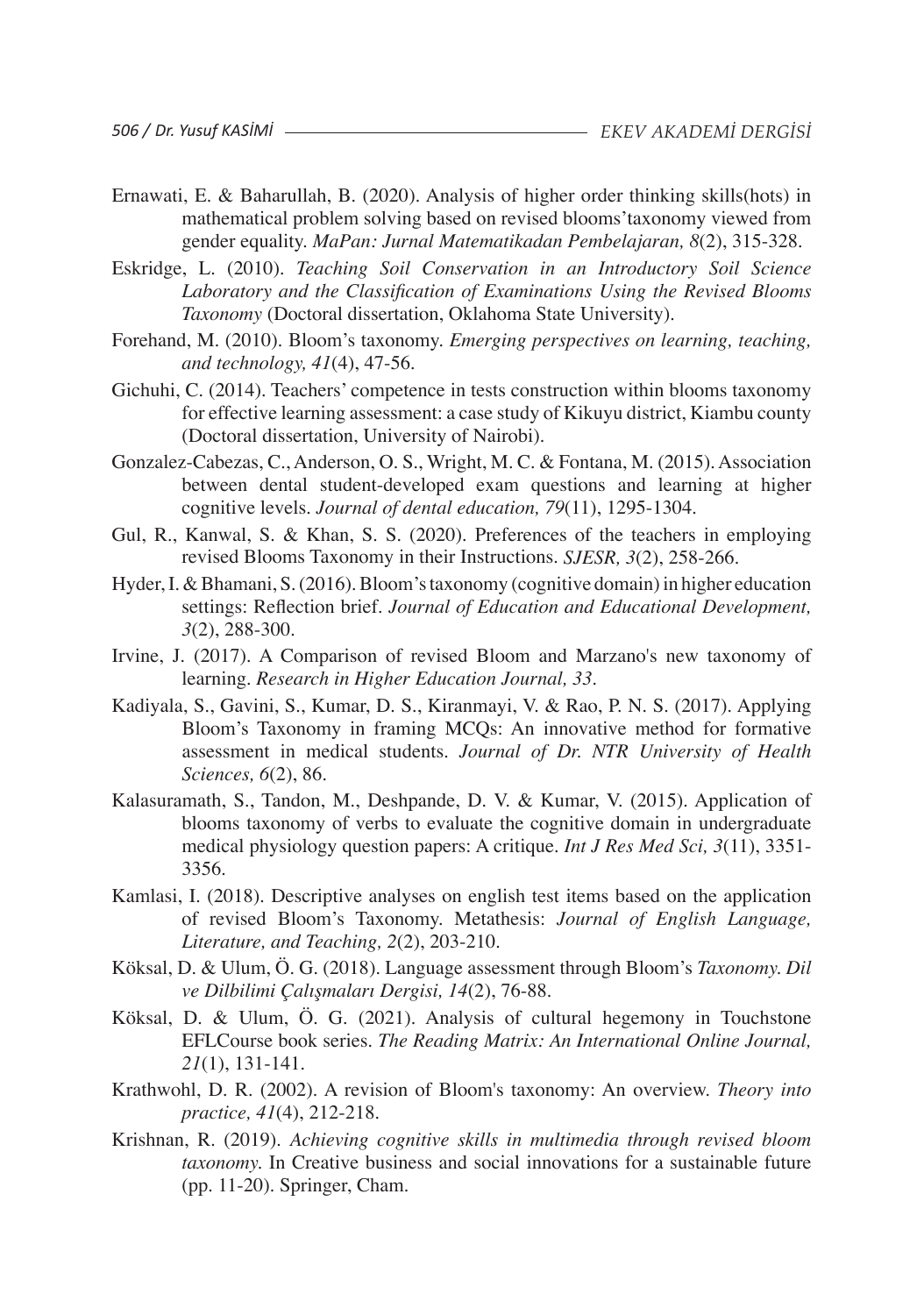- Kumar, R., Chowdhry, B. S. & Kazi, H. (2018). Identifying cognitive weaknesses in students learning through Bloom's Taxonomy. *Journal of Information Communication Technologies and Robotic Applications*, 68-73.
- Lemons, P. P. & Lemons, J. D. (2013). Questions for assessing higher-order cognitive skills: It's not just Bloom's. *CBE—Life Sciences Education, 12*(1), 47-58.
- Newton, P. M., Da Silva,A. & Peters, L. G. (2020).Apragmatic master list of action verbs for bloom's taxonomy. In Frontiers in Education (Vol. 5, p. 107). Switzerland: Frontiers.
- Ördem, E. & Ulum, Ö. G. (2019). Critical pedagogy and participatory approach in Turkey: Views of pre-service ELT teachers. *Electronic Turkish Studies*, *14*(2), 679-693.
- Oscarini, S. L. & Bhakti, W. (2010). Bloom's taxonomy: Original and revised. *EKSIS: Jurnal Riset Ekonomidan Bisnis, 6*(2), 1440-1605.
- Pakpahan, S. F., Pakpahan, S., Purba, I. D. S. & Nasution, J. (2021). Analysis reading comprehension questions by using revised Bloom's Taxonomy on Higher order thinking skill (HOTS). IDEAS: Journal on English language teaching and learning. *Linguistics and Literature, 9*(1), 259-271.
- Paleeri, S. (2015). Setting objectives of value education in constructivist approach in the light of revised Blooms Taxonomy (RBT). *Journal on School Educational Technology, 10*(3), 1-12.
- Palmer, E. J. & Devitt, P. G. (2007). Assessment of higher order cognitive skills in undergraduate education: modified essay or multiple choice questions? Research paper. *BMC medical education, 7*(1), 1-7.
- Reddy, D., Chugh, K. L. & Subair, R. (2017). Automated tool for Bloom's Taxonomy. *Technology, 8*(7), 544-555.
- Sivaraman, S. I. & Krishna, D. (2015). Blooms Taxonomy–application in exam papers assessment. *Chemical Engineering (VITU), 12*(12), 5-9.
- Skiba, D. J. (2013). Bloom's digital taxonomy and word clouds. *Nursing Education Perspectives, 34*(4), 277-280.
- Thote, P. & Gowri, S. (2020). Analysis of senior secondary examination questions according to revised blooms taxonomy complexity. *International Journal of Research Granthaalayah*, *8*(3), 119-127.
- Tierney, R. J., Soter, A., O'Flahavan, J. F. & McGinley, W. (1989). The effects of reading and writing upon thinking critically. *Reading research quarterly*, *2*, 134-173.
- Ulum, H. & Taşkaya, S. M. (2019). Evaluation of the activities in the Turkish coursebooks (student's books and workbooks) used at the 2nd, 3rd, and 4th classes of state primary schools according to revised Bloom's Taxonomy. *Kastamonu Education Journal, 27*(1), 107-118.
- Ulum, Ö. G. & Köksal, D. (2019). Ideological and hegemonic practices in global and local EFL textbooks written for Turks and Persians. *Acta Educationis Generalis, 9*(3), 66-88.